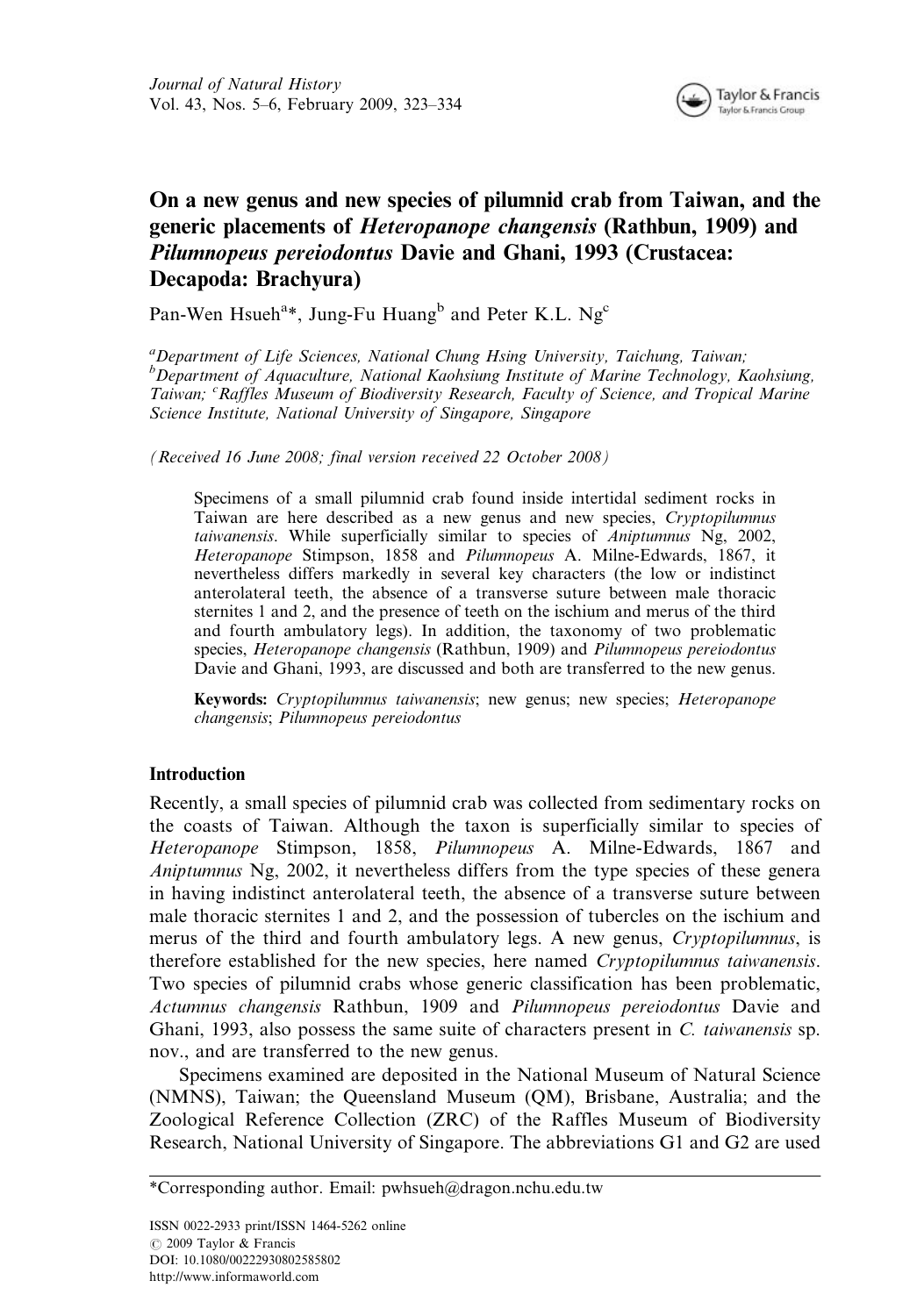for the male first and second pleopods, respectively. The abbreviations P2 to P5 refer to the first to fourth ambulatory legs, respectively. Measurements provided are given as the carapace width (CW) by the carapace length (CL).

#### Taxonomy

## Family PILUMNIDAE Samouelle, 1819 Cryptopilumnus gen. nov.

## Type species

Cryptopilumnus taiwanensis sp. nov., by present designation.

## Diagnosis

Carapace with poorly defined regions; front broadly bilobed; suborbital margin unarmed; orbital hiatus open; supraorbital margin entire; anterolateral margin arcuate, teeth/lobes poorly defined or almost indiscernible, low; posterolateral margins distinctly converging towards posterior carapace margin; outer surface of chelae covered with numerous granules and setae; dactylo-propodal lock present on P2–P5; ischium of P5 with short tubercles ventrally (may be comb-like); ventral margins of P5 with prominent tubercles proximally; thoracic sternites 1–3 completely fused without trace of sutures; all male somites free, completely covering sternite 8 when closed; G1 slender, S-shaped, distally tapering.

## Etymology

The name is derived from the Latin for hidden, in combination with the name Pilumnus, alluding to the habits of the type and constituent species. The gender is masculine.

## Remarks

Of the 25 genera now recognized in the Pilumninae (Ng et al. 2008), Cryptopilumnus gen. nov. superficially resembles species in Heteropanope Stimpson, 1858 (type species Heteropanope glabra Stimpson, 1858), Pilumnopeus A. Milne-Edwards, 1867 (Pilumnopeus crassimanus A. Milne-Edwards, 1867), and Aniptumnus Ng, 2002 [type species Pilumnus (Parapilumnus) quadridentatus De Man, 1895]. This is especially with regard to poorly defined carapace regions, shape of the front, the presence of small granules along the frontal margin, setae covering the palms of the chelipeds, armature on the ventral margins of the ischium and merus of P4 and P5. However, the most important character that separates *Cryptopilumnus*, new genus, from these genera is the lack of a transverse suture between male thoracic sternites 1 and 2, a feature evident on the other genera (see Davie 1989; Ng 2002; Ng and Clark 2008). The relatively more rounded carapace with low anterolateral teeth or lobes, and the ambulatory merus and ischium armed with tubercles are also distinguishing features.

Two problematic pilumnine species merit comment, A. changensis Rathbun, 1909, and P. pereiodontus Davie and Ghani, 1993. Actumnus changensis Rathbun, 1909 was briefly described on the basis of only one female (5.7 by 3.8 mm) collected from coral at a depth of one fathom from the island of Koh Chang in the Gulf of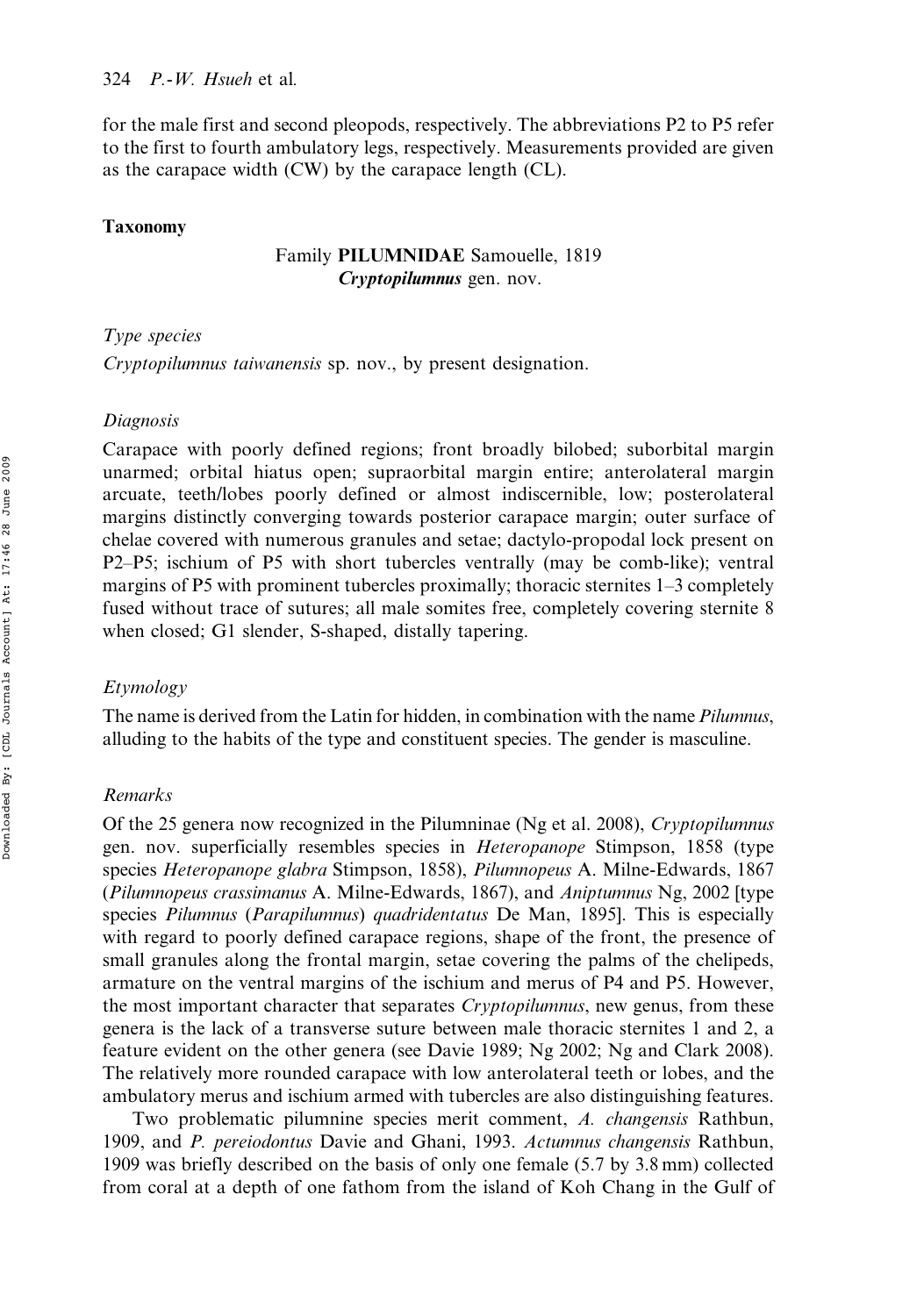Thailand (Rathbun 1909, p. 114). Rathbun (1910, p. 357, figures 41, 42) later provided more information and figures and noted that the type female was from a series of three males and two females, all collected at the same time. Only the original female mentioned by Rathbun (1909) can be considered to be type material. The species was transferred to *Heteropanope* Stimpson, 1858, by Balss (1933) without much comment. Davie (1989, p. 130) provisionally left it in Heteropanope as one of the three recognized species although he did not have specimens of the species to hand at the time. With regard to P. pereiodontus Davie and Ghani, 1993, the species was described from two males and one female from Churna Island in Pakistan, but the authors expressed uncertainty about its generic placement because of several unusual characters (i.e. the less protruding frontal lobes, the more strongly tubercular chelipeds and the armature of the fourth ambulatory leg), which are not seen in other members of the genus. Davie and Ghani (1993, p. 65) also commented that ''Because of the apparent strong similarities, the two species [Heteropanope changensis and P. pereiodontus] could be considered congeneric and therefore *H. changensis* should be transferred to *Pilumnopeus*. The main difficulty with this action is that *P. pereiodontus* itself does not fully agree with the generic diagnosis of Pilumnopeus given by Davie (1989). The points of departure are that the lateral frontal teeth are almost obsolete, and sternite 8 is not visible laterally beside the closed male abdomen.'' Peter Davie kindly re-examined the type male specimen of P. pereiodontus at our request. He comments (personal communication) that the thoracic sutures 1–3 are totally fused, and mostly fused to sternite 4 as well, except for clear short lateral incision/sulcus; and sternite 8 is not visible with the abdomen closed. The anterior edge of sternite 8 is also in line with the lateral leading edge of the third abdominal segment, but it is clearly hidden behind this structure.

In the ZRC is a good series of specimens of H. changensis collected in Singapore which agree very well with the descriptions of Rathbun (1909, 1910) (Figures 1, 2, 5E,F). Although Rathbun (1909, 1910) does not describe the structure of P5, her figure shows the armature on the merus and ischium very well (Rathbun 1910, figure 41). Comparing these with the detailed descriptions and drawings of P. pereiodontus by Davie and Ghani (1993), we agree with Davie and Ghani (1993) that the two species are very close and clearly congeneric. Both species, however, are also very close to *C. taiwanensis.* All three species have indistinct regions of the carapace, have a broadly bilobed front, lack a tooth or spine on the suborbital margin, possess low to indistinct anterolateral teeth, have the outer surfaces of the cheliped palms prominently granular and setose, have the ventral margins of the ischia and meri of the P5 armed with tubercles, have thoracic sternites 1–3 completely fused, have the male sternite 8 completely hidden when the male abdomen is closed, and have a triangular telson and a sinuous G1 which is distally tapering (Table 1). As such, H. changensis (Rathbun, 1909) and P. pereiodontus Davie and Ghani, 1993, are here also transferred to Cryptopilumnus.

Interestingly, all three species of Cryptopilumnus apparently live inside non-coral rock. Specimens of C. changensis were collected by the third author from between slabs of soft sedimentary rock in the intertidal zone, in areas with strong wave action. These rocks have numerous deep crevices and cracks in which the crabs live. Cryptopilumnus pereiodontus lives ''in holes and crevices in stones'' (Davie and Ghani, 1993, p. 62), although the type of stone was not specified.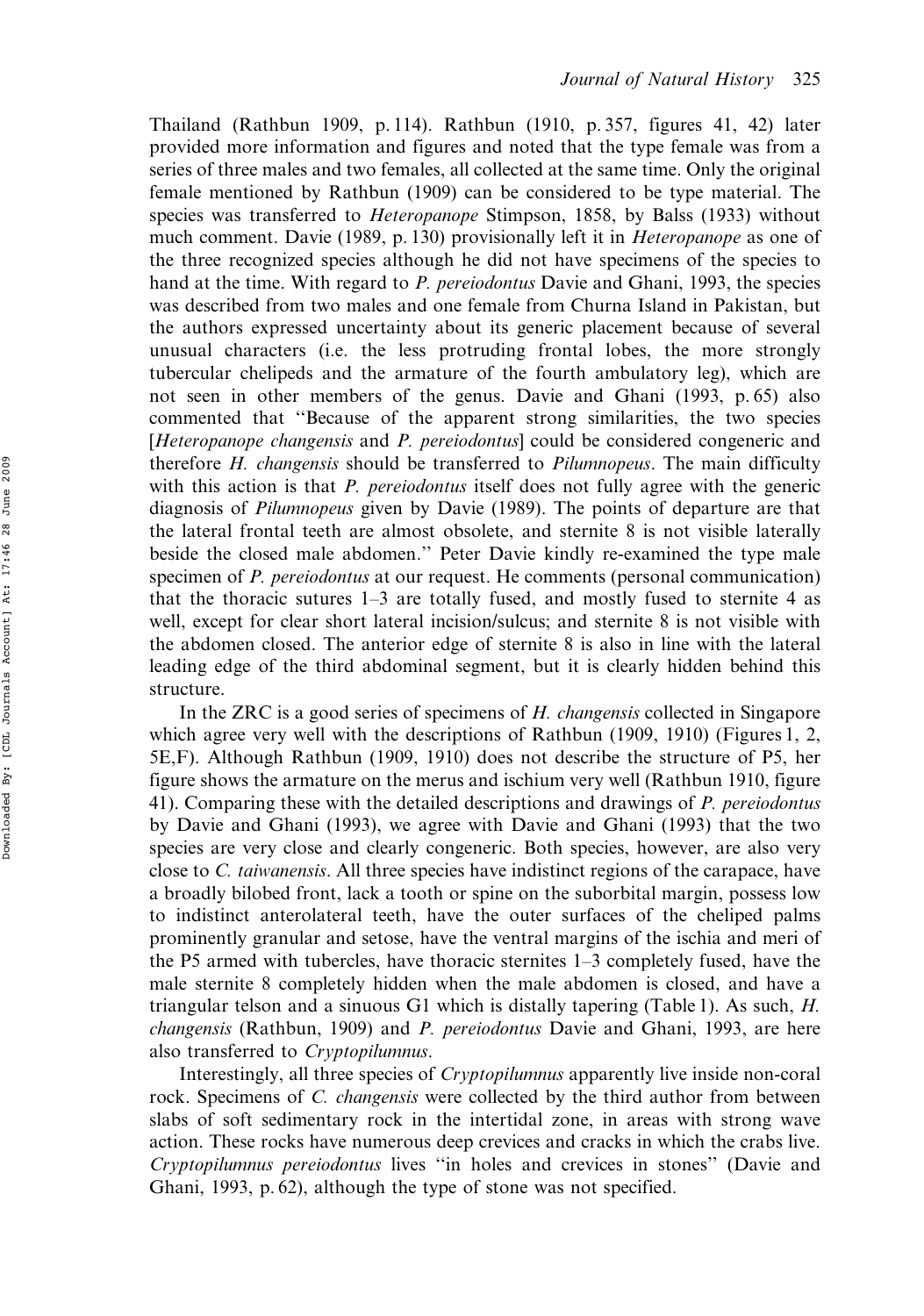

Figure 1. Cryptopilumnus changensis (after Rathbun, 1910, figures 41, 42). (A) Overall view; (B) right chela; (C) left chela.

## Comparative material

Cryptopilumnus changensis (Rathbun, 1909), 1 male (5.9 by 4.4 mm), 9 females (5.6– 7.1 by 3.9–4.7 mm; 3 ovigerous) (ZRC 1970.1.20.32-41), Horsburg Lighthouse (Pulau Pedra Blanca), Singapore, coll. A. Monterio, 1965; 5 males, 6 females (3 ovigerous) (ZRC 1970.1.20.32), Horsburg Lighthouse (Pulau Pedra Blanca), Singapore, coll. A. Monterio, 10 August 1965; 7 males (2.8–7.3 by 2.2–5.2 mm), 12 females (3.1–5.5 by 2.2–4.1 mm; 9 ovigerous) (ZRC 1987.475.495), Pulau Kukor, Singapore, coll. P. K. L. Ng, 30 December 1986. Aniptumnus quadridentatus (De Man, 1887), 1 male (13.82 by 8.89 mm) (ZRC 1989.3649-3660), Singapore. Pilumnopeus makiana (Rathbun, 1931), 1 male (12.71 by 9.23 mm) (ZRC 2001.0099), Hong Kong.

> Cryptopilumnus taiwanensis sp. nov. (Figures 3, 4, 5A–D)

## Material examined

Holotype male  $(4.5 \text{ by } 3.0 \text{ mm})$  (NMNS5771-001), Sunsheintai  $(23^{\circ}06.899' \text{ N},$  $121^{\circ}24.012'$  E), Taitung County, coll. P.-W. Hsueh, 6 May 2005. Paratypes: 1 female (3.5 by 1.9 mm) (NMNS5771-002), same data as holotype; 1 male (3.8 by 2.7 mm) (NMNS5771-002), Shihmen (25°17.84′ N, 121°34.23′ E), Taipei County, coll. P.-W. Hsueh, 1 November 2003; 3 males (4.4 by 3.2 mm, 4.4 by 2.7 mm, 3.8 by 2.2 mm), 3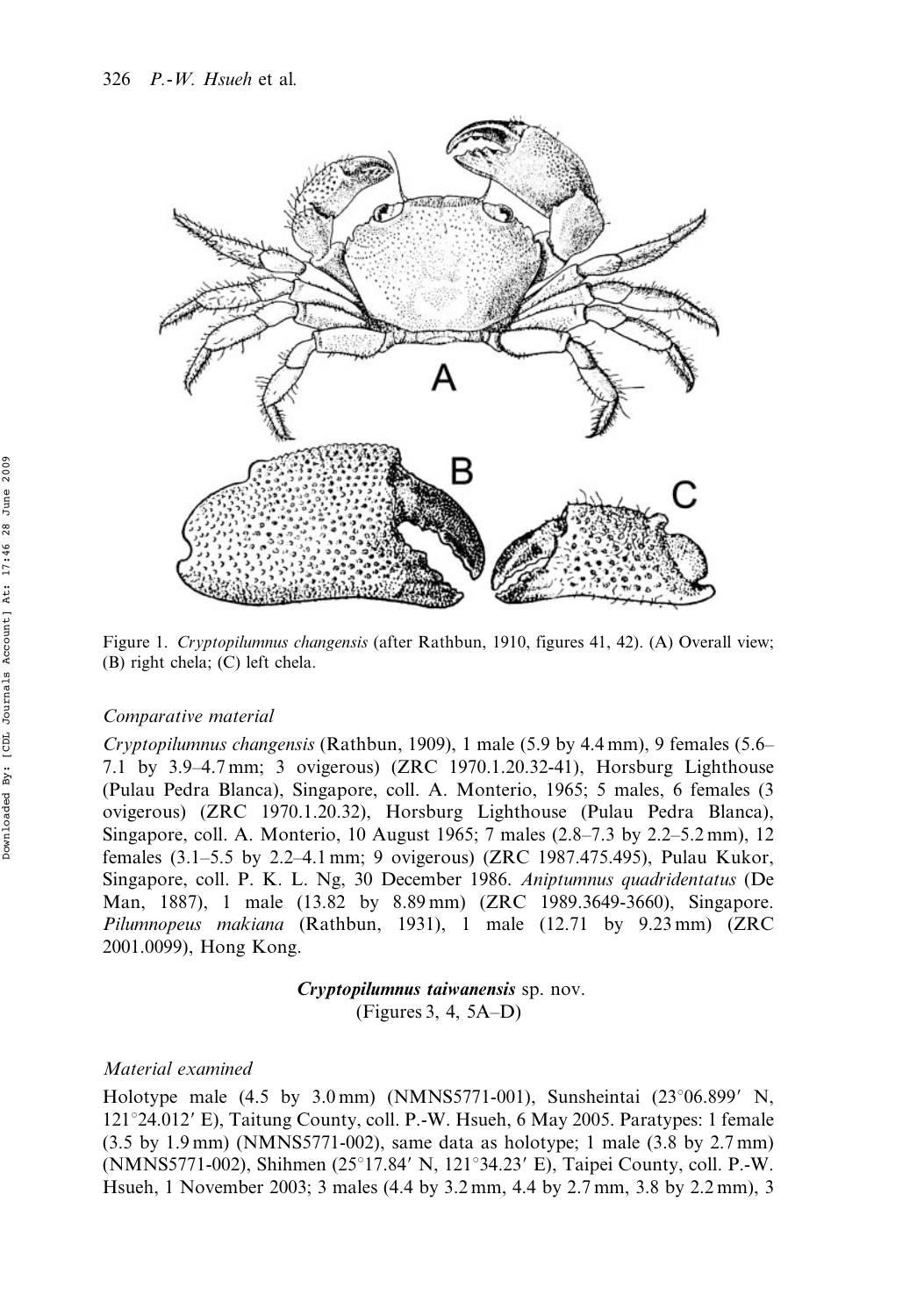

Figure 2. Cryptopilumnus changensis, male (4.6 by 3.3 mm) (ZRC 1970.1.20.32). (A) Overall dorsal view; (B) ventral view; (C) outer view of right chela.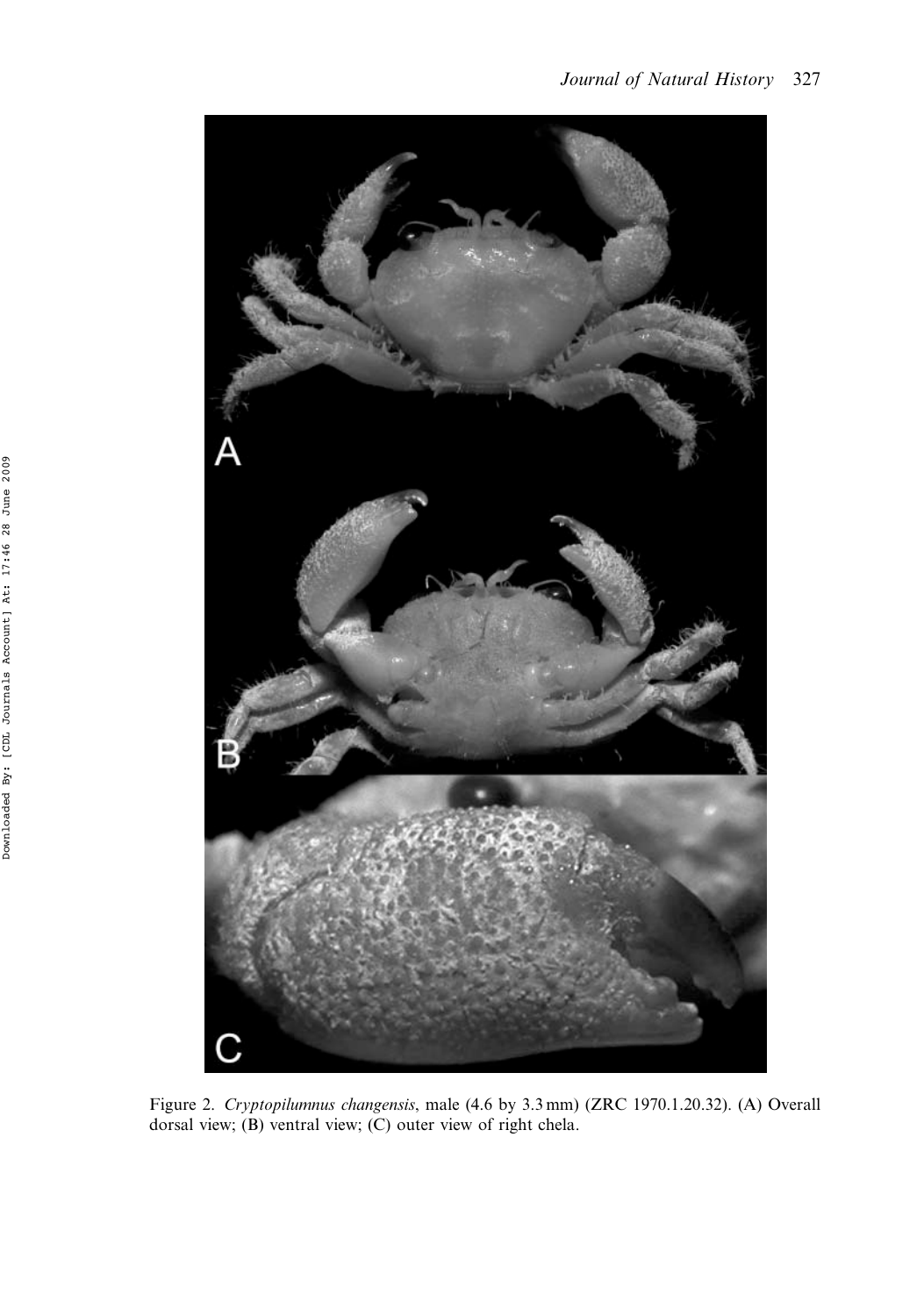Table 1. Comparisons on external characters among Aniptumnus quadridentatus (De Man, 1895), Cryptopilumnus changensis (Rathbun, 1909), Cryptopilumnus pereiodontus (Davie and Ghani, 1993) and Cryptopilumnus taiwanensis gen. nov., sp. nov.

| Character                                                        | Aniptumnus<br>quadridentatus                             | Cryptopilumnus<br>changensis                                  | Cryptopilumnus<br>pereiodontus              | Cryptopilumnus<br>taiwanensis                                    |
|------------------------------------------------------------------|----------------------------------------------------------|---------------------------------------------------------------|---------------------------------------------|------------------------------------------------------------------|
| Carapace regions<br>Carapace regions                             | distinct<br>marginal<br>areas<br>distinctly<br>granulate | indistinct<br>almost<br>smooth<br>or with<br>minute           | indistinct<br>with<br>scattered<br>granules | indistinct<br>minute<br>granules on<br>marginal<br>areas         |
| Frontal margin<br>(relative to<br>carapace<br>width)             | relatively<br>narrow                                     | granules<br>relatively<br>broad<br>(Figures<br>1A, 2A)        | relatively<br>broad                         | relatively<br>broad (Figures<br>3A, 4A)                          |
| Front margin                                                     | lined with<br>blunt<br>granules                          | lined with<br>very small<br>rounded<br>granules               | lined with<br>small<br>granules             | lined with<br>small<br>rounded<br>granules                       |
| Suborbital<br>margin                                             | with distinct<br>inner<br>tooth                          | without<br>inner<br>tooth                                     | without<br>inner<br>tooth                   | without inner<br>tooth                                           |
| Anterolateral<br>teeth                                           | distinct                                                 | distinct but<br>low teeth<br>(Figures<br>1A, 2A)              | very low<br>lobes                           | low or indi-<br>stinct lobes<br>(Figures 3A,<br>4A)              |
| Size of granules<br>on palms of<br>chelipeds                     | small                                                    | medium-size<br>(Figures 1B,<br>C, 2C                          | large                                       | medium-size<br>(Figures 3C,<br>4E)                               |
| Covering of setae<br>on palms of<br>chelipeds                    | scattered                                                | scattered<br>(Figure 2C)                                      | dense                                       | dense (Figure<br>3C)                                             |
| Armature on<br>ischium and<br>merus of<br>ambulatory leg 3       | present                                                  | weaker than<br>that on<br>leg 4 but<br>visible                | absent                                      | weaker than<br>that on<br>leg 4 but visible                      |
| Armature on<br>ischium and<br>merus of<br>ambulatory leg 4       | present                                                  | present<br>(Figure 5F)                                        | present                                     | present<br>(Figure 4D)                                           |
| 8 <sup>th</sup> thoracic sternite<br>when male<br>abdomen closed | visible                                                  | not<br>visible                                                | not<br>visible                              | not<br>visible                                                   |
| Male thoracic<br>sternites 1 and 2                               | visible                                                  | absent                                                        | absent                                      | absent                                                           |
| Distal part of G1                                                | blunt, sub-<br>truncate                                  | tapering sharply, tapering to<br>gently hooked<br>(Figure 5E) | rounded tip                                 | tapering sharply,<br>gently directed<br>upwards<br>(Figure 5A–C) |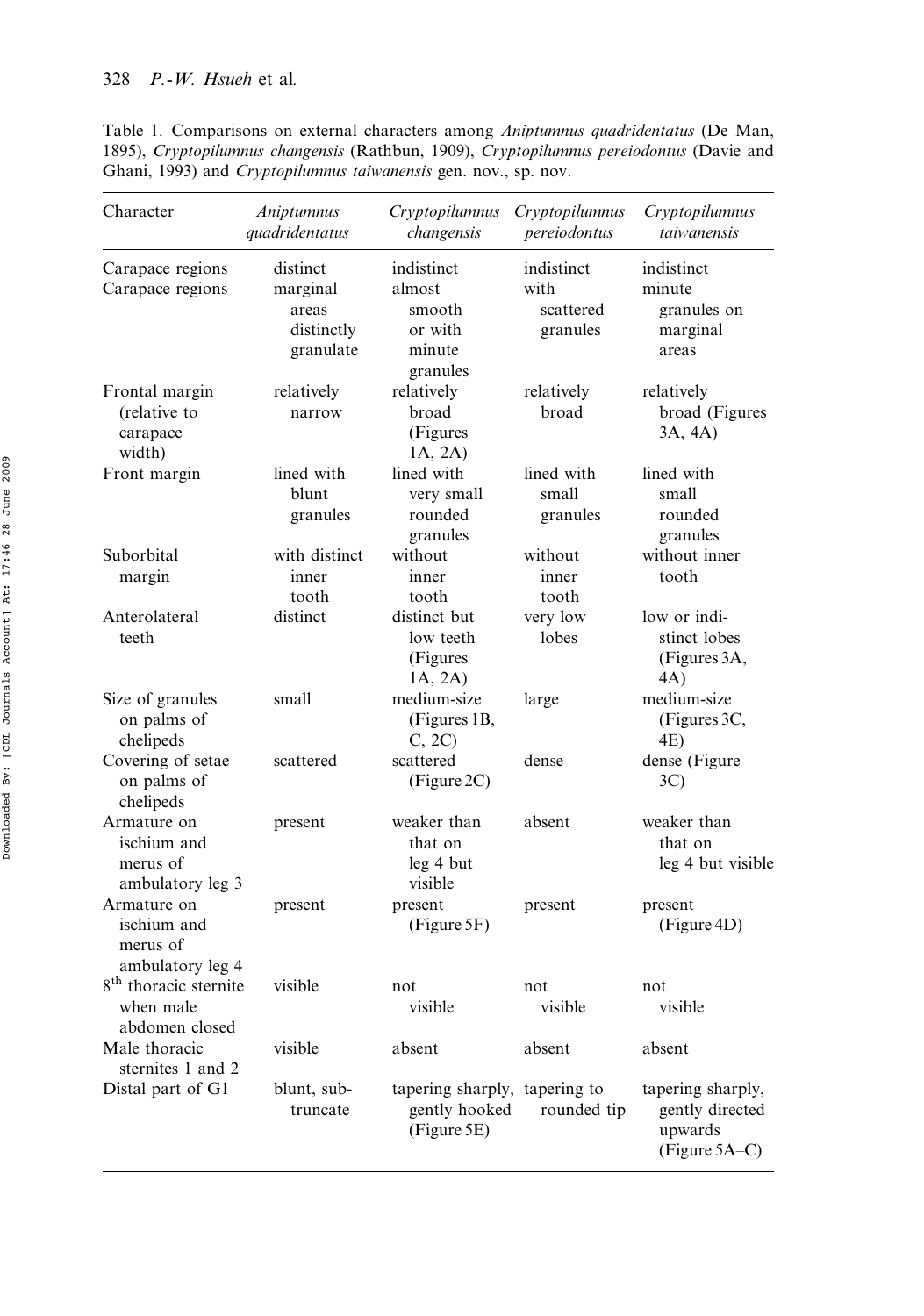

Figure 3. Cryptopilumnus taiwanensis gen. nov., sp. nov., male (4.4 by 3.2 mm) (ZRC). (A) Overall dorsal view; (B) ventral view; (C) outer view of right chela.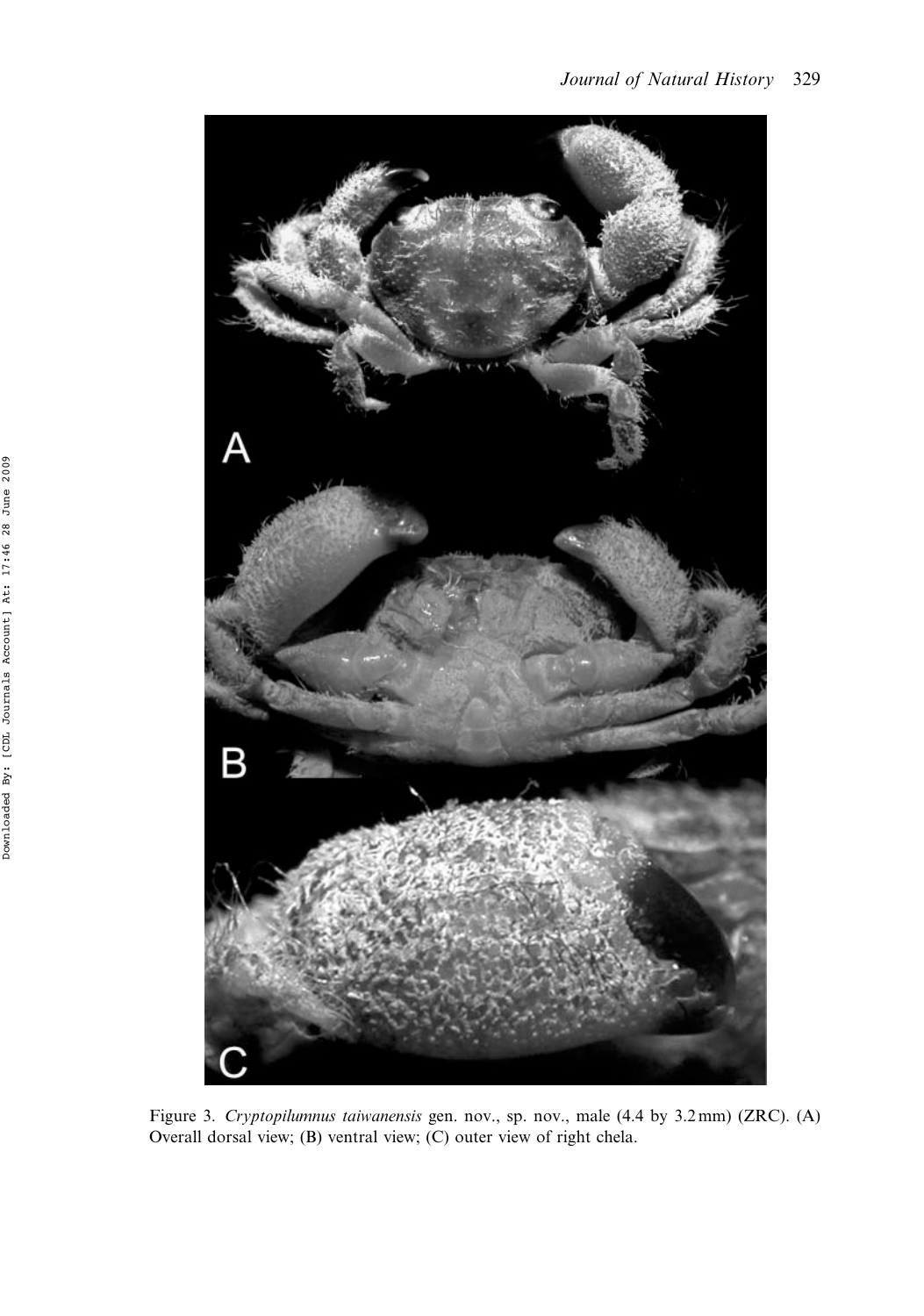

Figure 4. Cryptopilumnus taiwanensis gen. nov., sp. nov. Holotype male (4.5 by 3.0 mm) (NMNS5771-001). (A) Carapace, denuded; (B) anterior thoracic sternum (denuded); (C) left third maxilliped (denuded); (D) right fourth ambulatory leg (denuded); (E) outer surface of right chela (denuded); (F) abdomen. Scale bars: A, E, F, 1.0 mm; B–D, 0.5 mm.

females  $(3.4–5.0 \text{ by } 2.2–3.3 \text{ mm})$  (ZRC 2008.0496), Sunsheintai  $(23^{\circ}06.899' \text{ N},$  $121^{\circ}24.012'$  E), Taitung County, coll. P.-W. Hsueh, 20 May 2005; 2 males (3.8 by 2.7 mm, 3.4 by 2.4 mm) (NMNS5771-003), 3 females (2 ovigerous; 4.0–4.6 by 3.0–3.4 mm) (NMNS5771-004), Shihmen  $(25^{\circ}17.84'$  N,  $121^{\circ}34.23'$  E), Taipei County, coll. P. W. Hsueh, 1 November 2003; 5 males, 4 females, 1 juvenile, Sunsheintai  $(23^{\circ}06.899' \text{ N}, 121^{\circ}24.012' \text{ E})$  (ZRC 2008.0497), Taitung County, coll. P.-W. Hsueh, 14 October 2007; 2 males, 2 females, Wunlitung  $(21^{\circ}59.44^{\prime} N, 121^{\circ}42.16^{\prime} N)$ E) (QM W28477), Pingtung County, southern Taiwan, lower intertidal coral reefs, coll. P.-W. Hsueh, 15 December 2007. All localities are in Taiwan.

## Diagnosis

Carapace with regions almost smooth; suborbital margin lined with small rounded granules; with three low granular lobes, separated from low external orbital tooth by a depression; outer surface of chelae covered with numerous granules and setae; ischium of P4, P5 with five to nine short comb-like tubercles ventrally; ventral margins of P4, P5 with prominent tubercles proximally, that of P5 with 10–12 small and large tubercles on outer margin; G1 slender, S-shaped.

## Description

Carapace ovoid, about 1.5 times as broad as long (Figures 3A, 4A); regions poorly defined, surface without distinct granules, areas around lateral margins minutely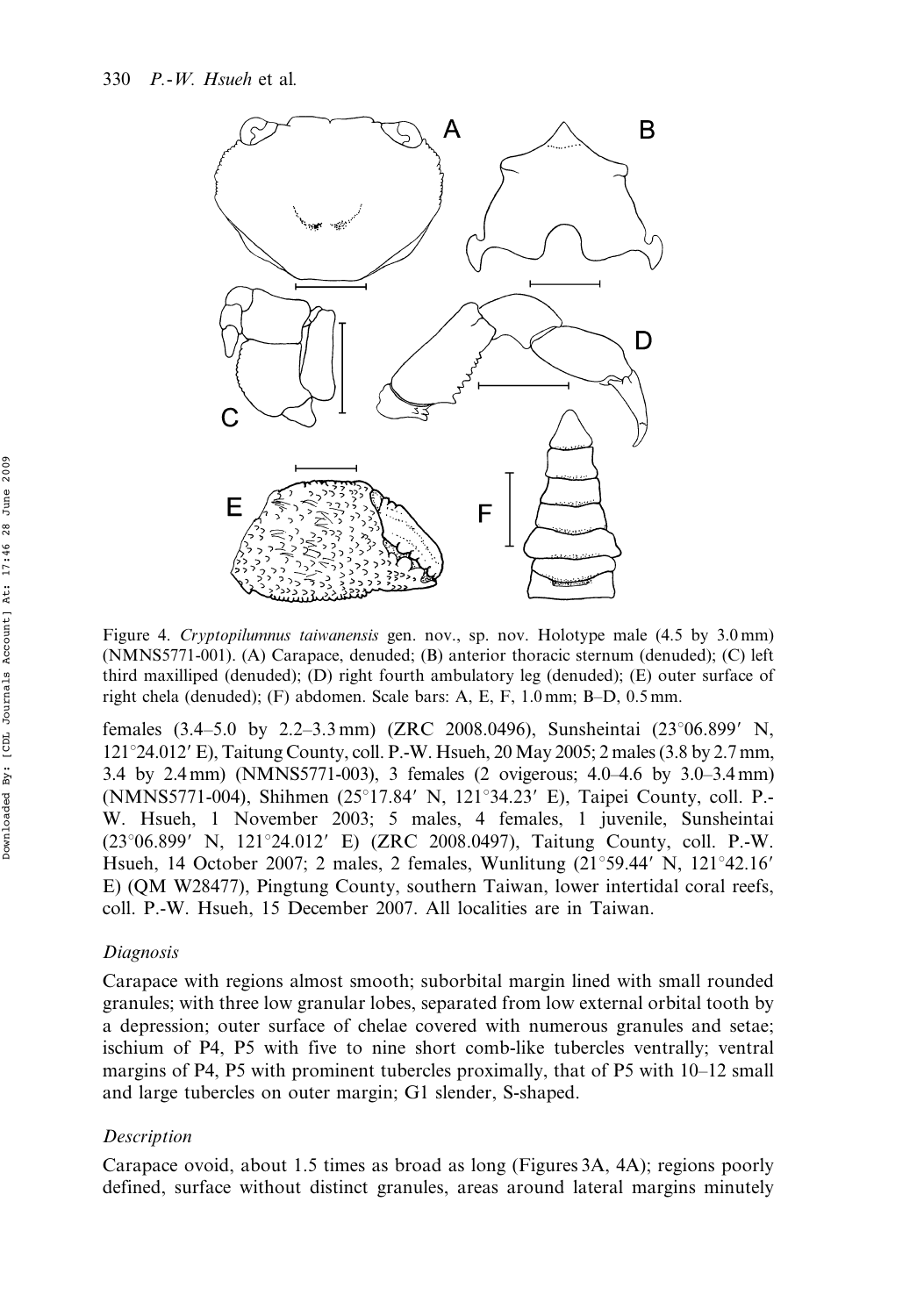

Figure 5. (A–D) Cryptopilumnus taiwanensis gen. nov., sp. nov. Holotype male (4.5 by 3.0 mm) (NMNS5771-001). (E, F) Cryptopilumnus changensis, male (4.6 by 3.3 mm) (ZRC 1970.1.20.32). (A, B, E) left G1; (C) distal part of left G1; (D) left G2; (F) right fourth ambulatory leg. Scale bars: A, B, D, E, 0.2 mm; C, 0.1 mm; F, 0.5 mm.

granular; setae scattered on poorly defined frontal, epigastric, protogastric, hepatic and branchial regions; front broadly bilobed, median lobes separated by median cleft, margins gently convex to almost straight; lateral lobule low but visibly demarcated from median lobes by small notch, margins uneven but unarmed, about half carapace width (Figures 3A, 4A); eye moveable, suborbital margin lined with small rounded granules, without tooth, spine or fissure; orbital hiatus distinct, basal antennal segment mobile, antennae lodged inside orbit; supraorbital margin lined with scattered very small granules, without fissure; anterolateral margin arcuate, convex, with three very low lobes (excluding low external orbital tooth), which may be almost indiscernible, first lobe barely separated from external orbital tooth by depression, third lobe lowest and smallest, margins lined with small granules but not spinules; posterolateral margins distinctly converging towards gently sinuous posterior carapace margin, lined with minute granules (Figure 3A). Pterygostomial, subhepatic, suborbital regions covered with minute granules and dense short setae. Endostomial ridges distinct. Third maxilliped quadrate; merus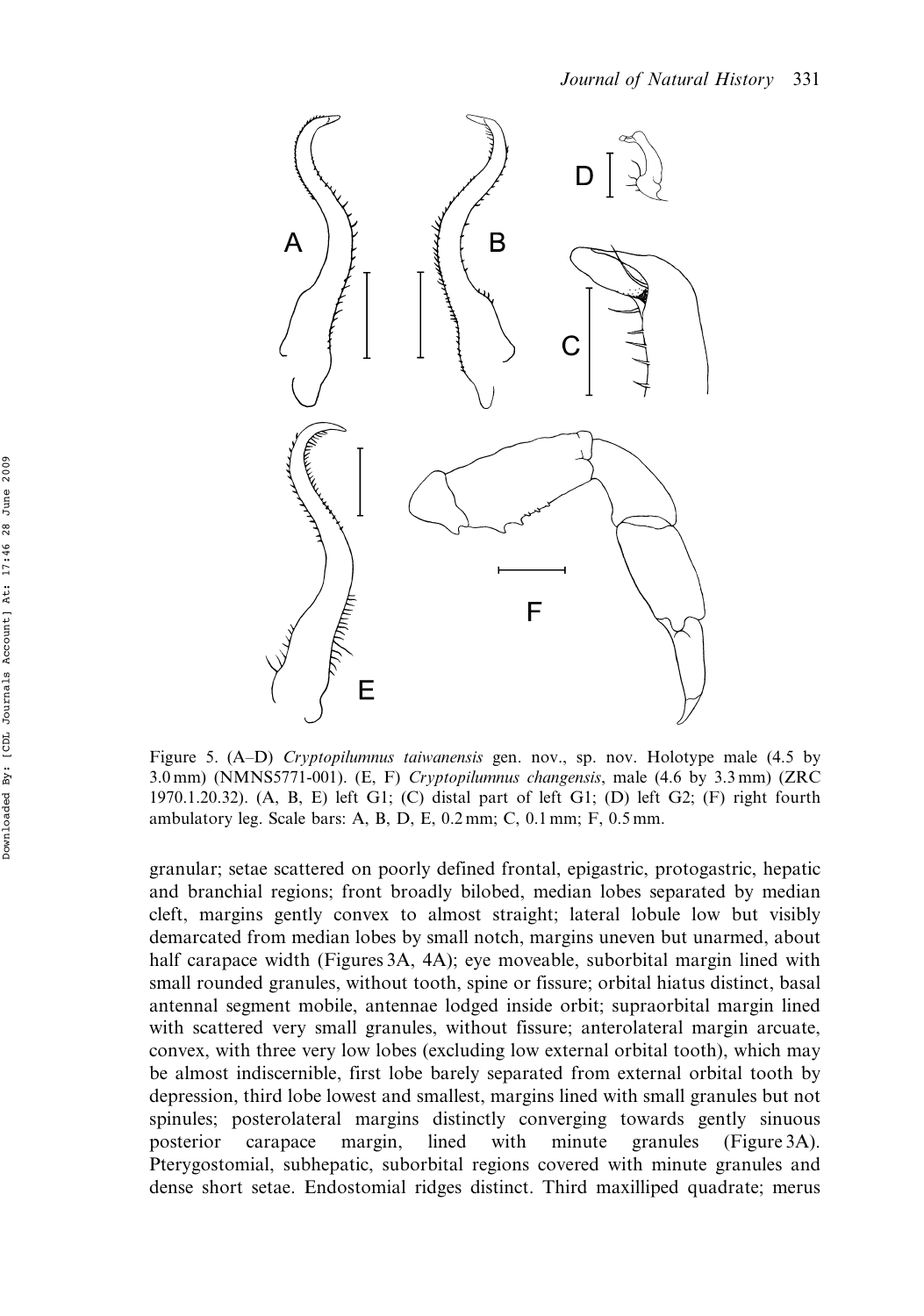about 1.6 times broader than long, distinctly smaller than ischium; ischium rectangular, without median sulcus, inner margin gently denticulate, about 1.2 times longer than broad; palp (dactylus, propodus and carpus) short, articulates at inner corner of merus; exopod stout, with distinct flagellum (Figure 4C).

Both male and female chelipeds asymmetrical (Figure 3A,B); ischium short, inner margin granular; merus with granular inner margin, without obvious distal tooth; outer surface of carpus granular, with low, rounded inner-distal tooth; chela prominent teeth present at base of fingers, prominent teeth of mobile and immobile fingers interlocking when closed; palms swollen medially, outer surface of palm with numerous small and large granules, dense setae present on outer surface of palms and carpus (Figures 3B,C, 4E).

P2–P5 slender; P3 longest; dorsal surface of merus and propodus of the P2–P5 with scattered setae, carpus and dactylus covered with dense setae all around (Figure 3A,B); dorsodistal angle of merus of P2–P5 rounded, not prominently produced; dorsodistal margin of merus of P2–P4 with low granules; ventral margin of ischium of P4 with seven to nine comb-like tubercles, three or four anterior spines larger, posterior ones smaller, proximal part of ventral margin of merus denticulate; P5 less setose, ischium with five to seven small comb-like tubercles distally on ventral margin, ventral margin of merus with three or four larger tubercles proximally, followed by seven to nine smaller tubercles on both left and right margins, becoming gradually reduced in size toward the distal end, tubercles on outer margin stronger than those along inner margin; carpus short, unarmed; dactylo-propodal lock present; dactylus gently curving inwards, tip corneous (Figure 3D).

Thoracic sternites smooth; sternites 1 to 3 completely fused without trace of sutures, sternites 3 and 4 separated by incomplete sutures, with only lateral parts visible; male sterno-abdominal cavity extending to about half the length of sternite 4 (Figures 3B, 4B). Male abdomen with all somites (including telson) freely articulating; somite 3 laterally expanded, completely covering sternite 8 when closed; telson triangular, longer than broad, tip rounded (Figures 3B, 4F). G1 slender, S-shaped; distally pointed, curving outwards (Figure 5A–C); G2 very short, sigmoid (Figure 5D).

## Etymology

The species is named after the island where it was found.

## Type locality

It is known only from northwestern, southern and eastern coasts of Taiwan.

## **Habitat**

The species has only been found in cracks within sediment rocks in the lower part of the intertidal zone.

## Colour of fresh specimen

In life, the dorsal surfaces are dark greenish-black. The meri of the ambulatory legs are generally paler. The ventral surfaces are dirty-white. The setae on the carapace and legs are brown.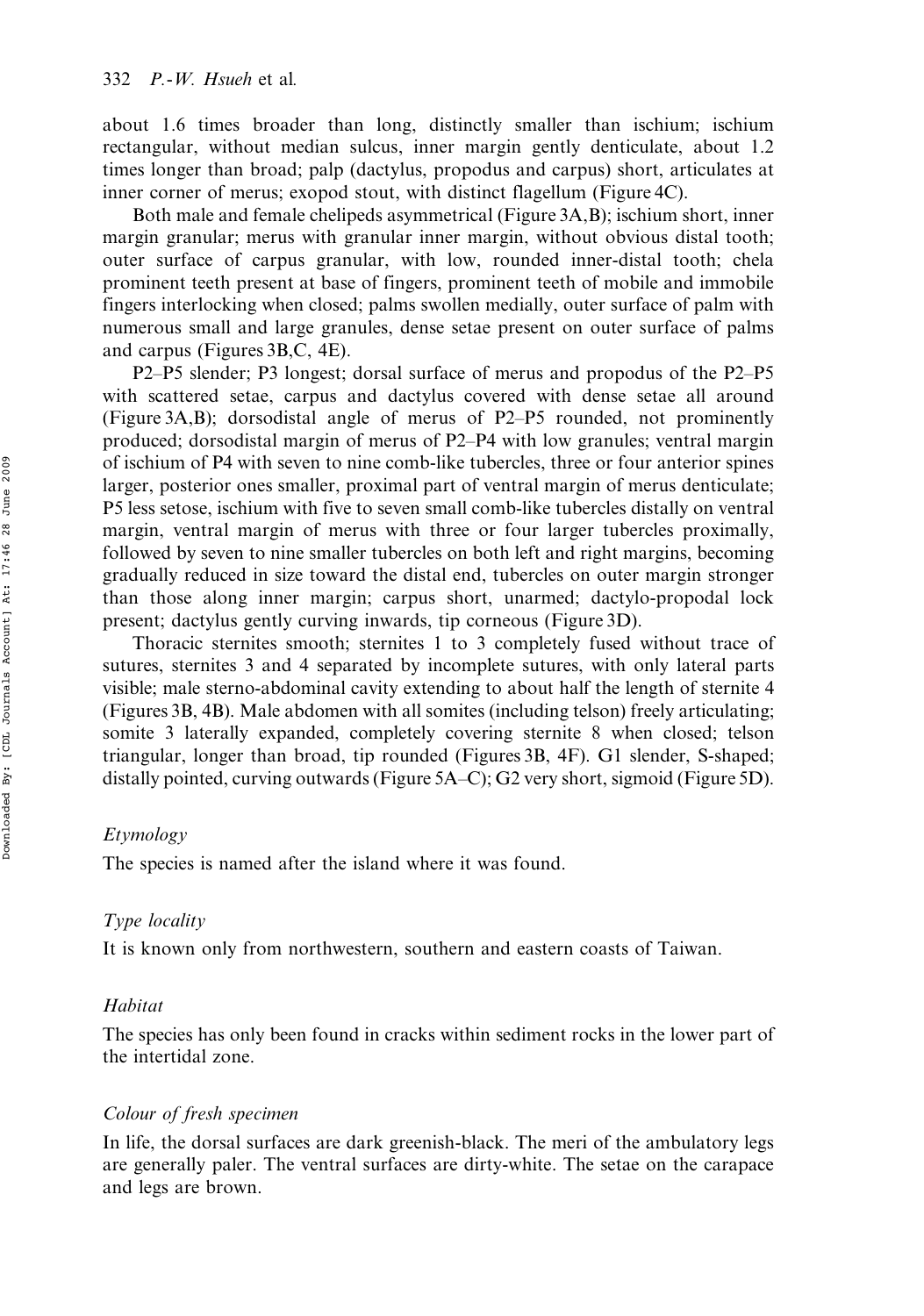## Remarks

Cryptopilumnus taiwanensis can easily be separated from C. pereiodontus by its smoother carapace (Figures 3A, 4A) (versus distinctly granular, cf. Davie and Ghani 1993, figure 1A), less well-defined and lower anterolateral teeth (Figures 3A, 4A) (versus relatively more prominent, cf. Davie and Ghani 1993, figure 1A,B); granules on the outer surface of the chela being relatively larger (Figures 3C, 4E) (versus larger, cf. Davie and Ghani 1993, figure 2C); more strongly armed P4 and P5 which have more tubercles (Figures 3A, 4D) (versus with only two or three tubercles on P5 while P4 is apparently unarmed, cf. Davie and Ghani 1993, figure 1D); and distal part of the G1 gently curving upwards and more tapering (Figure 5A–C) (versus relatively shorter and not bent, cf. Davie and Ghani 1993, figure 2E). Cryptopilumnus taiwanensis can be separated from C. changensis by its relatively more setose carapace (Figure 3A versus Figure 2A), indistinct lobes on the anterolateral margin (Figures 3A, 4A) (versus low teeth, Figure 1A, 2A), slightly narrower frontal median lobes (Figures 3A, 4A versus Figures 1A, 2A), denser setae on the outer surface of the chela (Figures 3C, 4E versus Figures 1B,C, 2C), relatively shorter ambulatory legs (Figures 3A, 4D versus Figures 1A, 2A, 5F), ischium of P5 has comb-like tubercles on the ventral margin (Figure 4D) (versus simple tubercles, Figure 5F), weaker armature on the ischium and merus of the P4 and P5 with fewer tubercles (Figure 4D versus Figure 5F), and distal part of the G1 gently curving upwards (Figure 5A–C) (versus gently hooked downwards, Figure 5E). The colour of the two species in life are also different; with the dorsal surfaces of C. taiwanensis a uniform dark greenish-black compared with brownish-green with clear patches of light green between the regions and ambulatory legs in C. changensis.

## Acknowledgements

This study has been supported by two grants NSC92-2621-B-005-002 and NSC96-2621-B-005- 003 to P.-W.H. from the National Science Council, Republic of China, and a grant to P.K.L.N. from the National University of Singapore.

## References

- Balss H. 1933. Beitrage zur kenntnis Gattung Pilumnus und verwandter Gattungen. Capita Zool. 4:1–47.
- Davie PJF. 1989. A re-appraisal of Heteropanope Stimpson, and Pilumnopeus A. Milne Edwards (Crustacea: Decapoda: Pilumnidae) with descriptions of new species and new genus. Mem Qld Mus. 27:129–156.
- Davie PJF, Ghani NA. 1993. A new species of Pilumnopeus (Crustacea: Decapoda: Pilumnidae) from Pakistan. Raffles Bull Zool. 41:61–65.
- Ng PLK. 2002. On the identity of Pilumnus cristimanus A. Milne Edwards, 1873, and the status of Parapilumnus Kossman, 1877 (Crustacea: Decapoda: Brachyura), with description of a new species from rubble beds in Guam. Micronesia. 34:209–226.
- Ng PKL, Clark PF. 2008. A revision of *Latopilumnus* Türkay & Schuhmacher, 1985, and Aniptumnus Ng, 2002 (Crustacea: Decapoda: Brachyura: Pilumnidae) with larval comparisons. J Nat Hist. 42:885–912.
- Ng PKL, Guinot D, Davie PJF. 2008. Systema Brachyurorum: Part I. An annotated checklist of extant brachyuran crabs of the world. Raffles Bull Zool. Supplement 17:1–286.
- Rathbun MJ. 1909. New crabs from the Gulf of Siam. Proc Biol Soc Wash. 22:107–114.